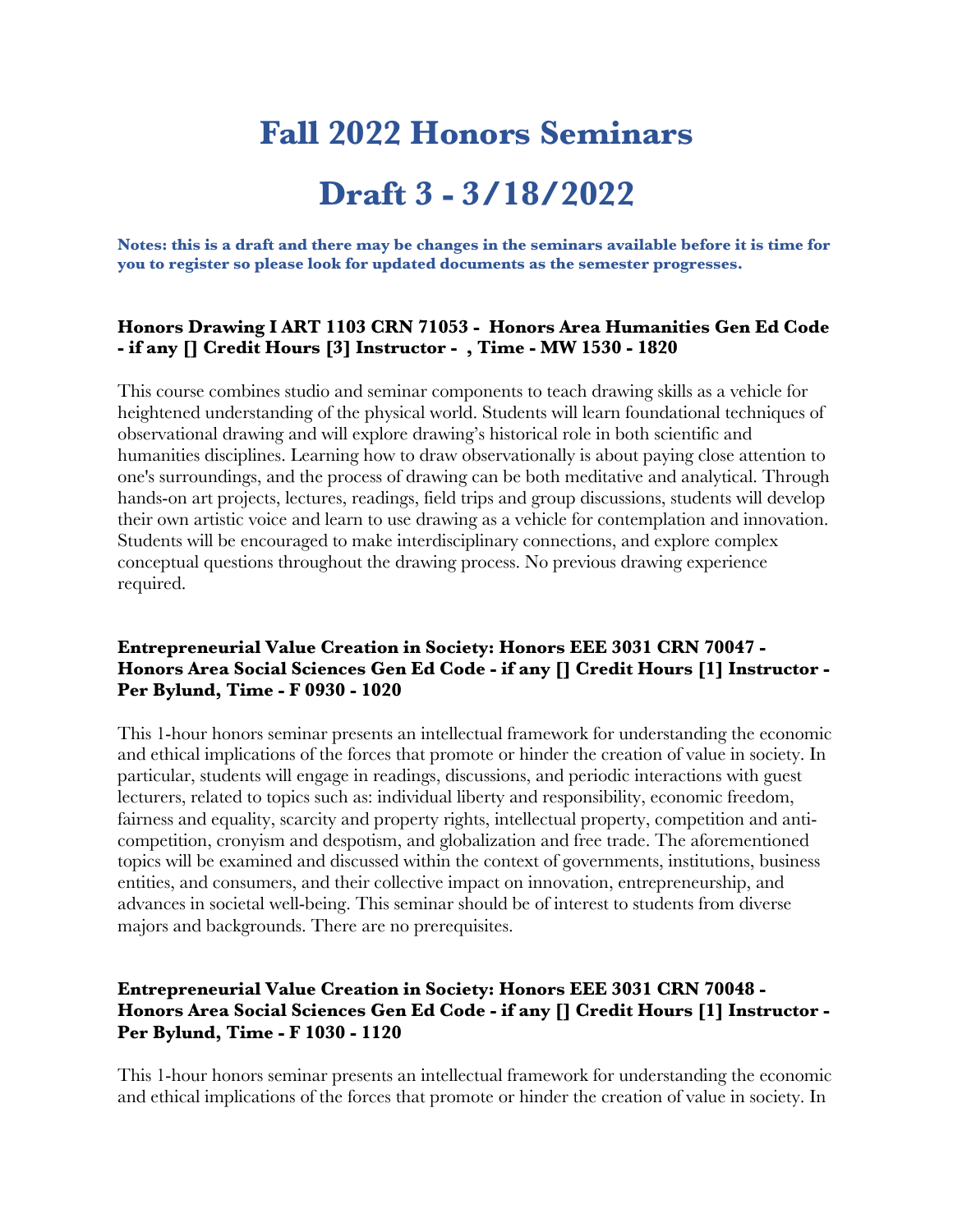particular, students will engage in readings, discussions, and periodic interactions with guest lecturers, related to topics such as: individual liberty and responsibility, economic freedom, fairness and equality, scarcity and property rights, intellectual property, competition and anticompetition, cronyism and despotism, and globalization and free trade. The aforementioned topics will be examined and discussed within the context of governments, institutions, business entities, and consumers, and their collective impact on innovation, entrepreneurship, and advances in societal well-being. This seminar should be of interest to students from diverse majors and backgrounds. There are no prerequisites.

# **Honors Mythology (H) ENGL 3123 CRN 71454 - Honors Area Humanities Gen Ed Code - if any [H] Credit Hours [3] Instructor - Cynthia Rogers, Time - TR 0900 - 1015**

In this course, we will read Greek and Roman Mythology-ancient stories that tell about heroes, heroines, monsters, gods, goddesses, and the founding of nations. We will explore how the cultures around the classical Mediterranean created these stories to investigate humanity's desires, courage, community, justice, and faith. Understanding this network of compelling and enduring stories will enable us to also look at the inheritance of these ideas in our own art, literature, and culture.

# **Lifespan Human Development (S): Honors HDFS 2113 CRN 69797 - Honors Area Social Sciences Gen Ed Code - if any [S] Credit Hours [3] Instructor - Whitney Bailey, Time - TR 0900 - 1015**

Study of human development within diverse family systems. Taught from a life span perspective.

# **Parenting: Honors (S) HDFS 3123 CRN 70611 - Honors Area Social Sciences Gen Ed Code - if any [S] Credit Hours [3] Instructor - Whitney Bailey, Time - TR 1030 - 1145**

This course is designed to expose upper-level students to the complexities of parenting across the lifespan, with special emphasis on the bi-directional and systemic nature of the parent-child relationship. Thus, parenting will be viewed as being affected by individual child characteristics as well as being embedded in larger family, school, neighborhood, workplace, and community systems. This is a General Education "S" course.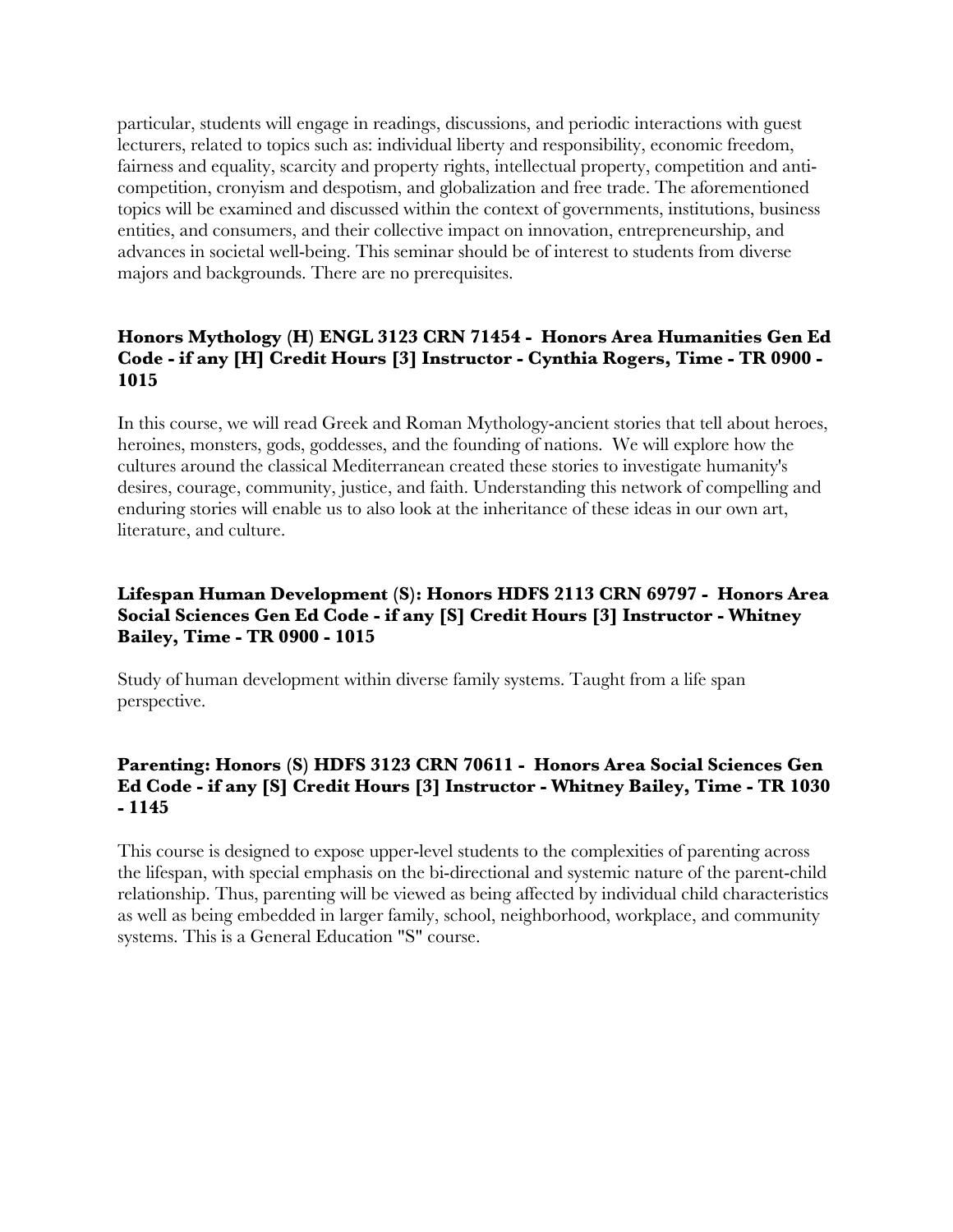#### **Plantation to Plate: Sugar, Bananas, and Coffee in America: Honors (H) HIST 2513 CRN 70457 - Honors Area Humanities Gen Ed Code - if any [H] Credit Hours [3] Instructor - Sarah Foss, Time - TR 0900 - 1015**

Sugar, bananas, and coffee are predominant staples in our diet. Inexpensive and abundant, and seemingly harmless, these three tropical commodities have drastically shaped the producing societies, and they have created huge industries and food cultures in the consuming countries. Our focus will be on the U.S. and Latin America, and we'll tackle topics such as fair trade, environmental issues, slavery, migration, marketing and culture, foreign policy, and capitalism. Our sources include declassified CIA documents, 1960s advertisements, historical photographs, firsthand narratives, recent investigative journalism and court cases, and documentary film. Classes are structured to be a combination of lecture and discussion, and assignments include reading response essays, a newspaper journal, and a final creative project. By the end of the semester, you will be more knowledgeable about historical and present-day Latin America, the ways that commodities and the history of their exchanges shape our lives and eating habits in the present, and how you can make more informed consumption decisions.

## **Mythology and Religion: Honors HIST 3980 CRN 70697 - Honors Area Humanities Gen Ed Code - if any [] Credit Hours [3] Instructor - Tonia Nash, Time - TR 1200 - 1315**

This course, specifically designed for honors students, uses myths from Mesopotamia, Egypt and Canaan from the third to the first millennia B.C. as a starting point for considering the fundamentals of ancient polytheistic religions in these regions. This course places religion and myth within a historical context. We will also read some prayers, letters to gods and treaties to see how religion permeated ancient life. The course is writing intensive: students must have passed Comp I to enroll.

## **Class, Inequality and Democracy: Honors HONR 1000 CRN 66646 - Honors Area Social Sciences Gen Ed Code - if any [] Credit Hours [3] Instructor - Joshua Jansa, Time - MWF 0930 - 1020**

In the United States, the richest three Americans-Bill Gates, Jeff Bezos, and Warren Buffet-hold as much wealth as the poorest 160 million Americans. That's a higher level of economic inequality than colonial times. Can American democracy survive when there is such inequality between citizens? In answering this question, this course addresses why inequality matters, why it has risen in recent years, how income affects political participation, and why there is a persistent race and gender wealth gap. The ultimate goal is to understand the impact of inequality on the health of democracy, including whether the poor and working class have equal voice in the policy process and whether increased inequality has fostered resentment, authoritarianism, and populism in American elections. students will learn about the course topic through data and narrative. Students will explore quantitative data and statistical estimates related to inequality. The goal is for students to leave the course with a basic ability to comprehend applied data and statistics. Students will also read about people's experiences with poverty and inequality.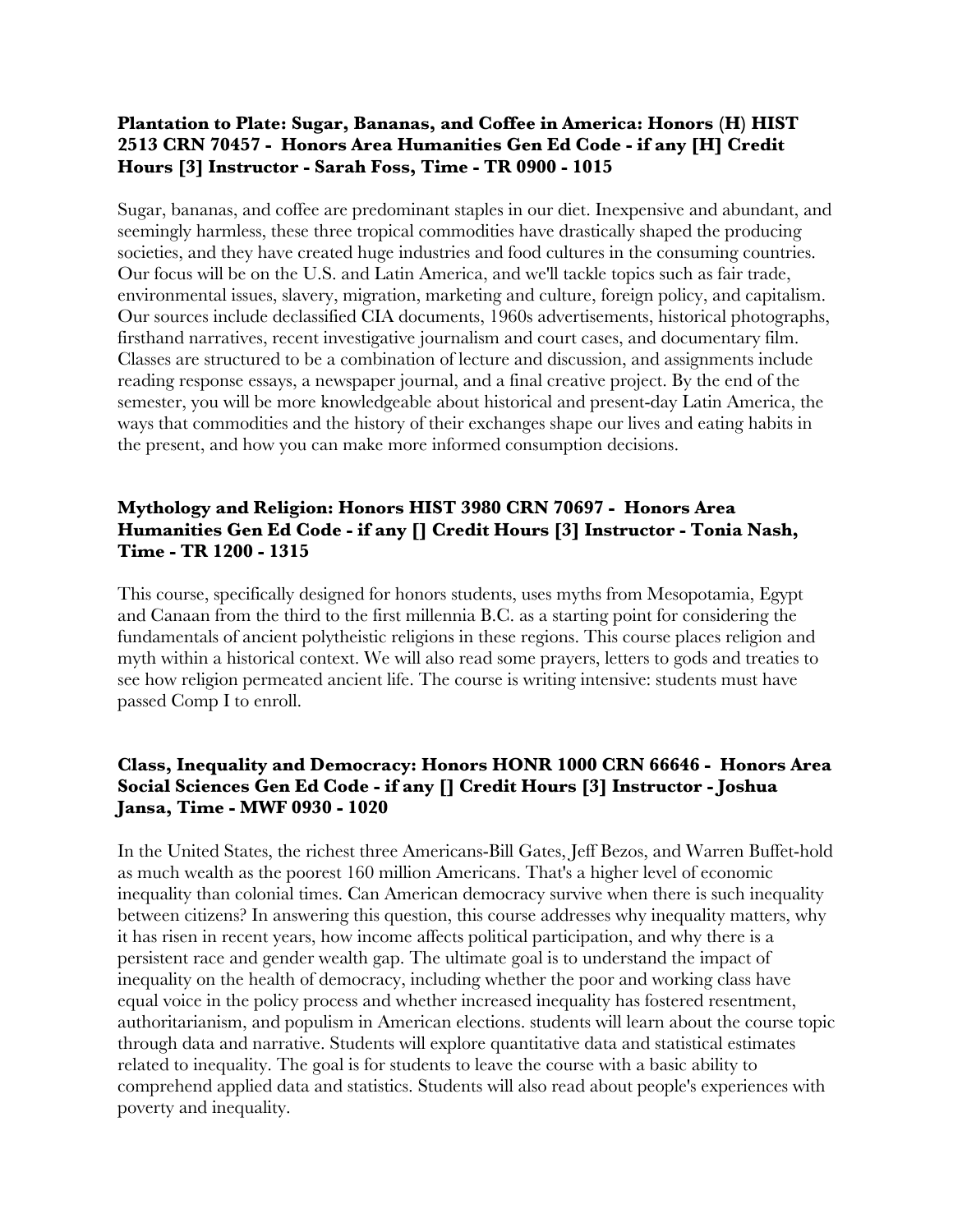#### **Eloquent Persuasion for the 21st Century: Honors HONR 1000 CRN 71505 - Honors Area Social Sciences Gen Ed Code - if any [] Credit Hours [2] Instructor - William Holmes, Time - TR 1030 - 1120**

This course is designed to teach students of the Post-Internet Age how to communicate through oral presentation and speeches, to counter what is becoming the lost art of verbal communication. From the most informal and commonplace situations, to the most formal platforms on the national and international scale, this will give them a familiarity with the world's most significant speeches which shaped modern civilization. Reading those words will also bring historical figures to life. Building on that foundation, they will then prepare, write, and practice speaking in class. This will give them the confidence that only experience and detailed critiques will provide. It will show the power of precise writing, as Abraham Lincoln's Gettysburg Address, for example, demonstrated in only 272 words. All students will eventually give a prepared speech at some time in their lives, making this an invaluable tool.

# **Future of Veterinary Medicine: Honors HONR 1000 CRN 61546 - Honors Area STEM Gen Ed Code - if any [] Credit Hours [1] Instructor - Brianne Taylor, Time - T 1500 - 1550**

Future of Veterinary Medicine This seminar will focus on career opportunities for veterinarians in the 21st century. Veterinarians from several career areas will discuss with students the opportunities and training programs available to prospective veterinarians. Contemporary issues facing the profession will also be discussed.

#### **Honors Executive Book Club: Killers of the Flower Moon HONR 1000 CRN 71424 - Honors Area Humanities Gen Ed Code - if any [] Credit Hours [1] Instructor - Lindsey Smith, Time - T 0900 - 0950**

To obtain a permit for this class please e-mail Dr. Garbutt keith.garbutt@okstate.edu

The Executive Book Club is a one-hour Honors seminar. The basic structure of the course is that a member of the University's executive team will set a book for the class to read. The executive will meet with the class at the beginning of the semester to talk about why they chose the book and then again at the end of the semester to discuss the book with the students after the you have read it. In the interim the class will meet weekly with the professor in an appropriate subject area based on the book chosen to go through the book to read it and discuss it with the class so that they are ready for the final discussion at the end of the semester. This semester the book has been chosen by our President Dr. Kayse Shrum. President Shrum has chosen the "Killers of the Flower Moon: The Osage Murders and the Birth of the FBI". This a nonfiction book about a series of murders of wealthy Osage people that took place in Osage County, Oklahoma in the early 1920s.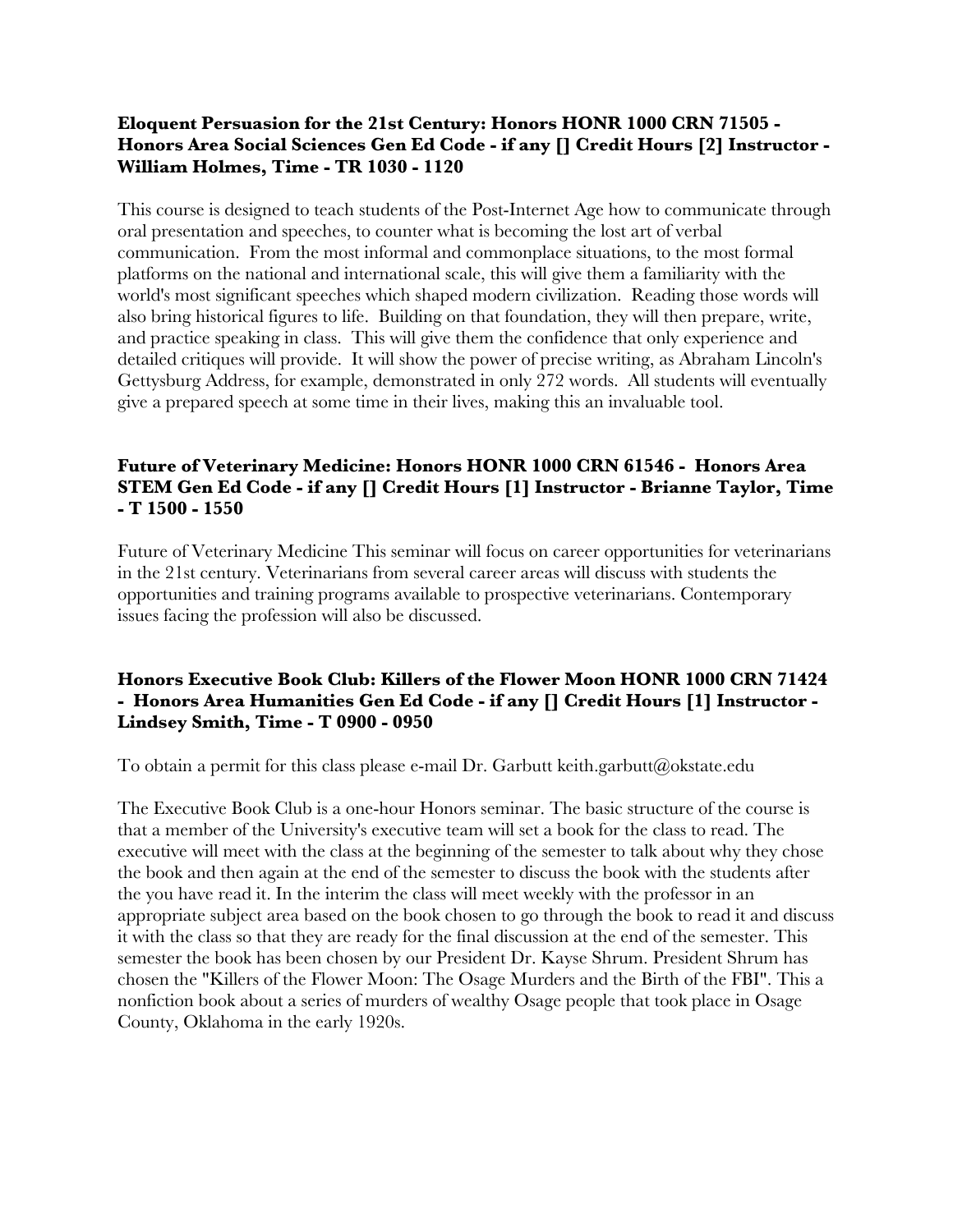## **Introductory Honors Topics: Remembering the Sixties (H) HONR 1000 CRN 71263 - Honors Area Humanities Gen Ed Code - if any [H] Credit Hours [3] Instructor - William Decker, Time - MW 1430 - 1545**

Examining both fictional and nonfictional accounts of events that defined the 1960s (Civil Rights Movement, political assassinations, Vietnam War, counterculture, public protest, Woodstock, moon landing, Manson murders, and so on), we will consider the many different and contradictory narratives that contribute to our idea of what happened during this momentous decade and how we understand its legacies. In addition to works by Ken Kesey, James Baldwin, Alice Walker, Joan Didion, Tim O'Brien, and Robert Stone, we will view films and television programs that depict the period. As well, each week we will set aside time to sample the music that provided the period's narrative soundtrack.

# **Living in Space: Honors HONR 1000 CRN 66649 - Honors Area STEM Gen Ed Code - if any [] Credit Hours [3] Instructor - Kathryn Gardner-Vandy, Time - TR 1500 - 1615**

To explore the multi-faceted concept of human beings living in space, students will begin by asking STEM-oriented questions. Topics include propulsion, orbital mechanics, psychology, medical physics, textile design, agricultural engineering, mechanical and aerospace engineering, and Earth and planetary sciences. In the second part of the course, students will work as a team to design a long-term human space mission and present their proposed mission idea.

# **Nutrition Misinformation in the Digital Age: Honors HONR 1000 CRN 69746 - Honors Area Social Sciences Gen Ed Code - if any [] Credit Hours [3] Instructor - Lauren Amaya, Time - TR 1200 - 1315**

This course is designed to provide an introduction to evidence-based nutrition information with everyday examples that can be incorporated into students' lives, regardless of their field of study. Students will learn about a variety of popular nutrition topics and will learn how to differentiate nutrition fact from fiction. Information learned in the course has the potential to impact students so that they may practice their newfound skillset with friends and family to enhance the health and well-being of their communities.

# **Policy-making In Times of Crisis: Honors HONR 1000 CRN 71030 - Honors Area Social Sciences Gen Ed Code - if any [] Credit Hours [1] Instructor - Jerome Loughridge, Time - W 0830 - 0920**

In order to build a theoretical framework for policy analysis, we will use readings on three periods of extraordinary challenge: The Great Depression, the Cuban Missile Crisis and 9/11. The Great Depression since it provides an opportunity to familiarize students with the Dust Bowl and link it to our Oklahoma history; the Cuban Missile Crisis because of a) the availability of an extraordinary book covering policy in that period by Graham Allison, and b) the accessibility of the events as presented in the movie, "Thirteen Days"; and 9/11 . The instructor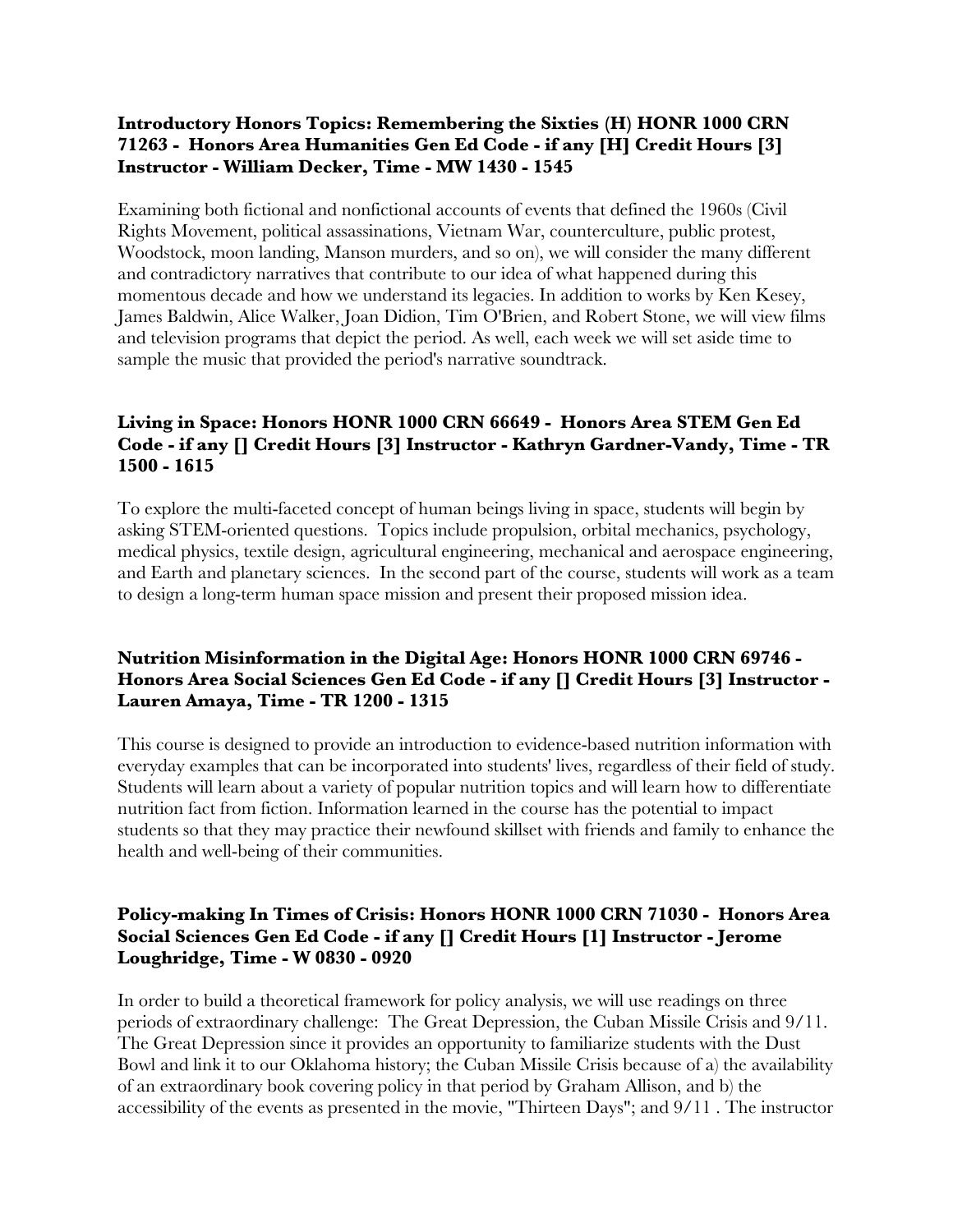will be able to bring some inside perspective, having worked in the White House and for the Secretary of Defense in the near aftermath of the crisis Having built a framework for understanding policy-making during the first half-dozen sessions, we will review of the ongoing COVID-19 policy response, using the Oklahoma experience as a case study. Given the instructors access to individuals central to Oklahoma's response - his own experience in leading a portion of the policy enterprise - we anticipate having multiple guest speakers with first-hand knowledge of the State's pandemic response.

# **Practical Law for the Modern Citizen: Honors HONR 1000 CRN 65869 - Honors Area Social Sciences Gen Ed Code - if any [] Credit Hours [1] Instructor - William Holmes, Time - T 0900 - 0950**

The goal of this course is to give students an overview of the law. This is relevant for all citizens. It applies to social, legal, and career aspects of their lives. Finally, students will emerge from this class confident in their abilities, knowing that they have a better basis for meeting any challenge life or the law presents them. This survey will review excerpts from important ancient and historical texts which provided a basis for the foundation of American Law. In particular, there will be a focus on the Declaration of Independence, the Constitution, and the Bill of Rights. Furthermore, students will read representative examples of some of the most important speeches and legal arguments in American history.

# **Science and Human Imagination: Honors HONR 1000 CRN 66652 - Honors Area Humanities Gen Ed Code - if any [] Credit Hours [3] Instructor - Doren Recker, Time - MWF 1230 - 1320**

The first half of the semester will cover scientific examples concerning astronomy and physics from the Scientific Revolution and the 20th century (Copernicus, Kepler, Galileo, Newton, Special Relativity), and the 2nd half will cover Darwinian Evolution and Mendelian Genetics. Literary and artistic works influencing or influenced by these scientific works will be covered immediately following the relevant scientific cases, so comparisons and contrasts in approach and justification can be highlighted. Examples of relevant work in the Humanities include Romantic Poetry, Frankenstein, works exploring "hereditary" traits (Ibsen's Ghosts), scientific rationality and technology generally (Kafka), or specific scientific ideas (short stories by Borges, Impressionism, Cubism).

## **Secret Life and Turbulent Future of Water: Honors (S) HONR 1000 CRN 66909 - Honors Area Social Sciences Gen Ed Code - if any [S] Credit Hours [3] Instructor - Gary Lavanchy, Time - MWF 0930 - 1020**

Despite our intimacy with water, our dependence upon it, and water's apparent simplicity, there are a lot of surprises in the story of water. This Honors Seminar will take first year students through the journey of water - both as a physical substance and as a touch point with humanity. This class uses engaging readings, lectures, case studies, and lively class discussion to explore and understand the nature of water and the often complex interactions society has with water.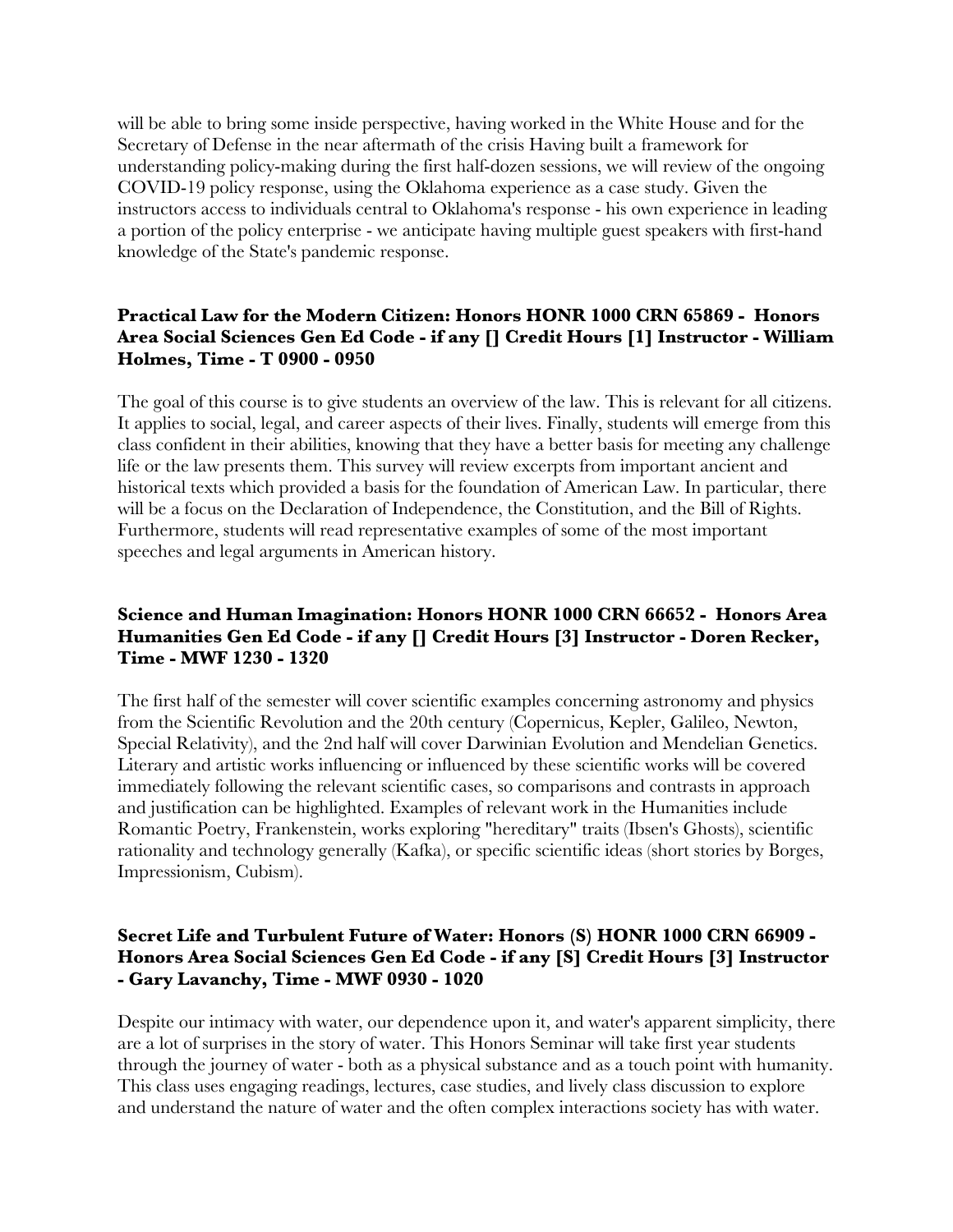At its core, this class is about water literacy and the implications of global and local changes in climate to the hydrosocial cycle.

# **Sex in College Culture: Honors HONR 1000 CRN 66647 - Honors Area Social Sciences Gen Ed Code - if any [] Credit Hours [3] Instructor - Kelley Rhoads, Time - MW 1600 - 1715**

Participating in college life has been described as living in a fishbowl - being part of a selfsustaining environment where everyone sees what everyone else does. The uniqueness of living the college lifestyle has led to the creation of a distinctive college culture where binge drinking and engaging in hook ups is considered the "normal college experience." Within college culture, student behavior, social expectations, and campus policies coalesce to influence the sexual experiences of students. This course sets out to examine gender roles; sexual scripts; dating, hooking up, and relationships; sexual violence; and Greek life as confined within and ultimately influenced by college culture.

# **The Case Study: Crime, Medicine, and Modern Society Honors HONR 1000 CRN 71038 - Honors Area Humanities Gen Ed Code - if any [] Credit Hours [3] Instructor - Jessica Resvick, Time - TR 1030 - 1145**

What does Sherlock Holmes have in common with Sigmund Freud? What unites binge-worthy Netflix fare with Charles Dickens? This course investigates the case study, which plays a crucial role in criminal, legal, and medical contexts alike. While case studies are familiar from tv series or podcasts, the form has a rich literary history. We will survey works from a range of national traditions, examining the features of the case that enable it to operate in and across multiple genres and fields. Our discussions will center on questions of epistemology and form, as we ask what kind of knowledge cases transmit and how they transmit it. Do they depict exceptional phenomena, or do they seek to delineate the qualities that are representative of a given phenomenon? Who has the authority to tell stories about whom? Why are cases so often relayed in serial form? Works by Dickens, Poe, Kafka, Lang, Herzog, hooks, Tolstoy, Reed, Sacks, and others. - By the end of the semester, you will be familiar with the defining features of the case study as well as some of the most famous examples of the genre. Essays and discussion prompts will help you become more adept at formulating and supporting claims in both written and oral form.

# **The Nature of Science: Honors HONR 1000 CRN 71518 - Honors Area STEM Gen Ed Code - if any [] Credit Hours [3] Instructor - Wesley Stroud, Time - M 1845 - 2130**

No matter your major or background, this course offers everyone a chance to reconnect with the sciences. We will explore and observe the natural world to better understand, value, and protect life on our planet. You will utilize forms of scientific inquiry and their applications across multiple disciplines including: Earth and Space Science, Agriculture, Botany, Ecology, Natural Resource Management, Engineering and Citizen Science. You will visit local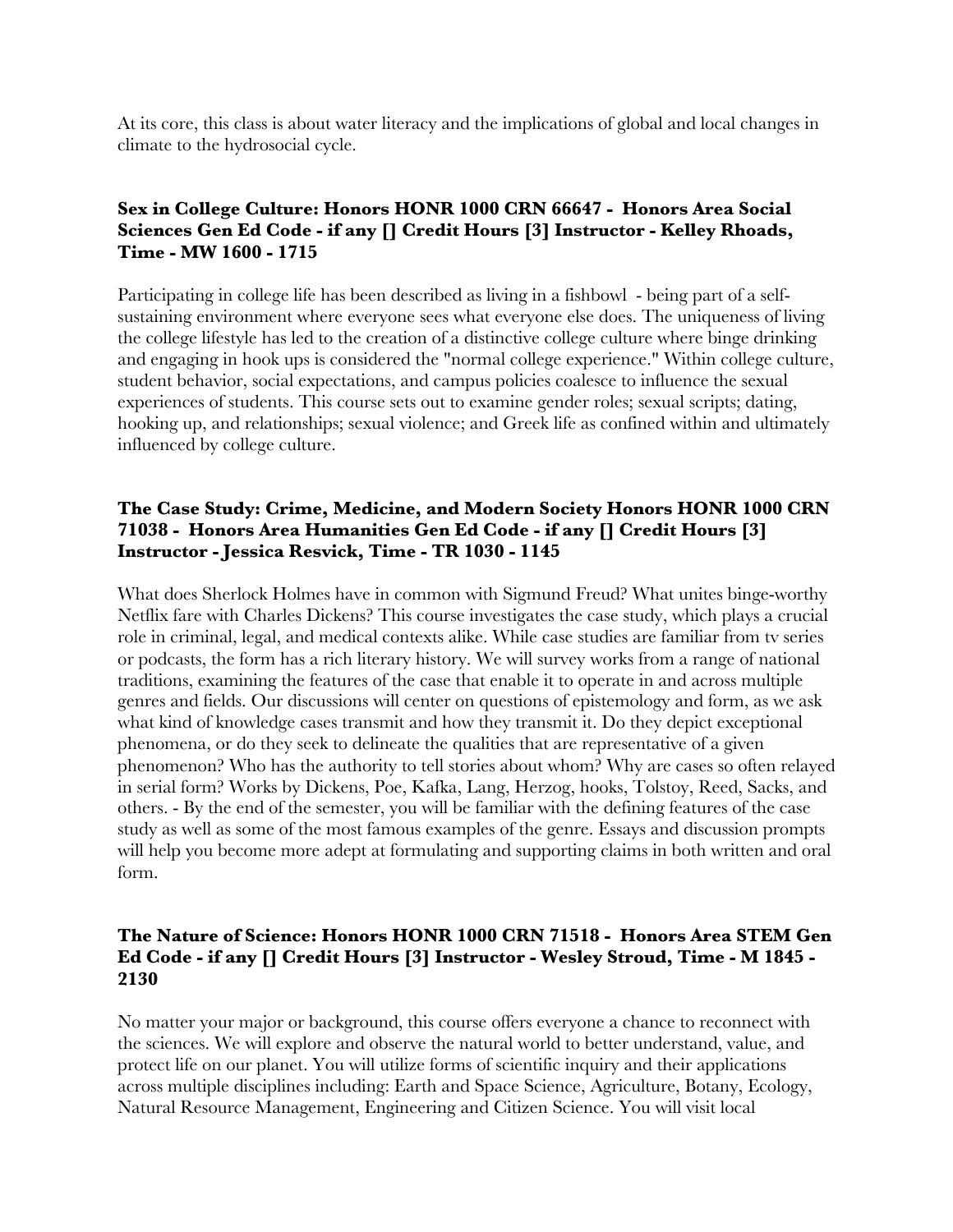conservation areas, conduct field work to collect observational data, and join in an outdoor cookout where we will look at the moon, planets, and stars through telescopes. This course will highlight the importance of your skills and interests to help you find your voice and role within the sciences.

# **The Poetics of Pop Culture: Honors (D) HONR 1000 CRN 69522 - Honors Area Humanities Gen Ed Code - if any [D] Credit Hours [3] Instructor - John Andrews, Time - TR 0900 - 1015**

Is Beyoné a poet? Does Arnold Schwarzenegger deserve an Ode? What would The Lion King read like in verse? While the vast lineage of poetry consistently engages popular culture (and vice versa), this course will examine 21st century poets who employ pop culture in their work. Specifically, we will look at poets whose work explores issues of gender, race, ethnicity and class by engaging contemporary American pop culture. Assuming no previous experience with poetry or poetics, this course welcomes students from all majors. Instead of approaching poetry with predefined theories, the work of this course will be reverse engineering contemporary poetry, that engages popular culture, toward understanding the art of poetic craft. While students will not be required to write poetry, they might find themselves inspired to make "Lemonade" or compose some "Brit Lit" of their own.

## **They Wouldn't Put It on the Internet if It's Not True: Information Literacy in Post-Truth Era: Honor HONR 1000 CRN 64414 - Honors Area Social Sciences Gen Ed Code - if any [] Credit Hours [3] Instructor - Holly Reiter, Time - MWF 0930 - 1020**

This course provides an overview of essential concepts and skills needed for success in navigating an increasingly uncertain and perilous information landscape. Awareness of, access to, and quality of information have demonstrable impacts on social, economic, academic, and political well-being. This course will address issues of access, use, creation, and dissemination of information and how it affects particular populations of people, with an emphasis on historically marginalized and underrepresented groups. Students will learn to locate, access, use, evaluate, organize, create, and present information effectively for personal and academic research needs. Students will examine biases within each of those paying particular attention to issues of race, gender, class, sexuality, ethnicity, and other personal, political, and socioeconomic factors. Students will also improve their understanding of authority and trust, value of information, the nature of scholarly conversation, and the nature of inquiry and exploration.

# **Tornadoes in American Culture: Honors (H) HONR 1000 CRN 71039 - Honors Area Humanities Gen Ed Code - if any [H] Credit Hours [3] Instructor - Stephanie Miller, Time - TR 1200 - 1315**

This honors seminar will offer the opportunity to analyze ideas about tornadoes in relation to historical and contemporary American cultures. We will look at how tornadoes shape regional identities, produce diverse narratives, and influence art, literature and film.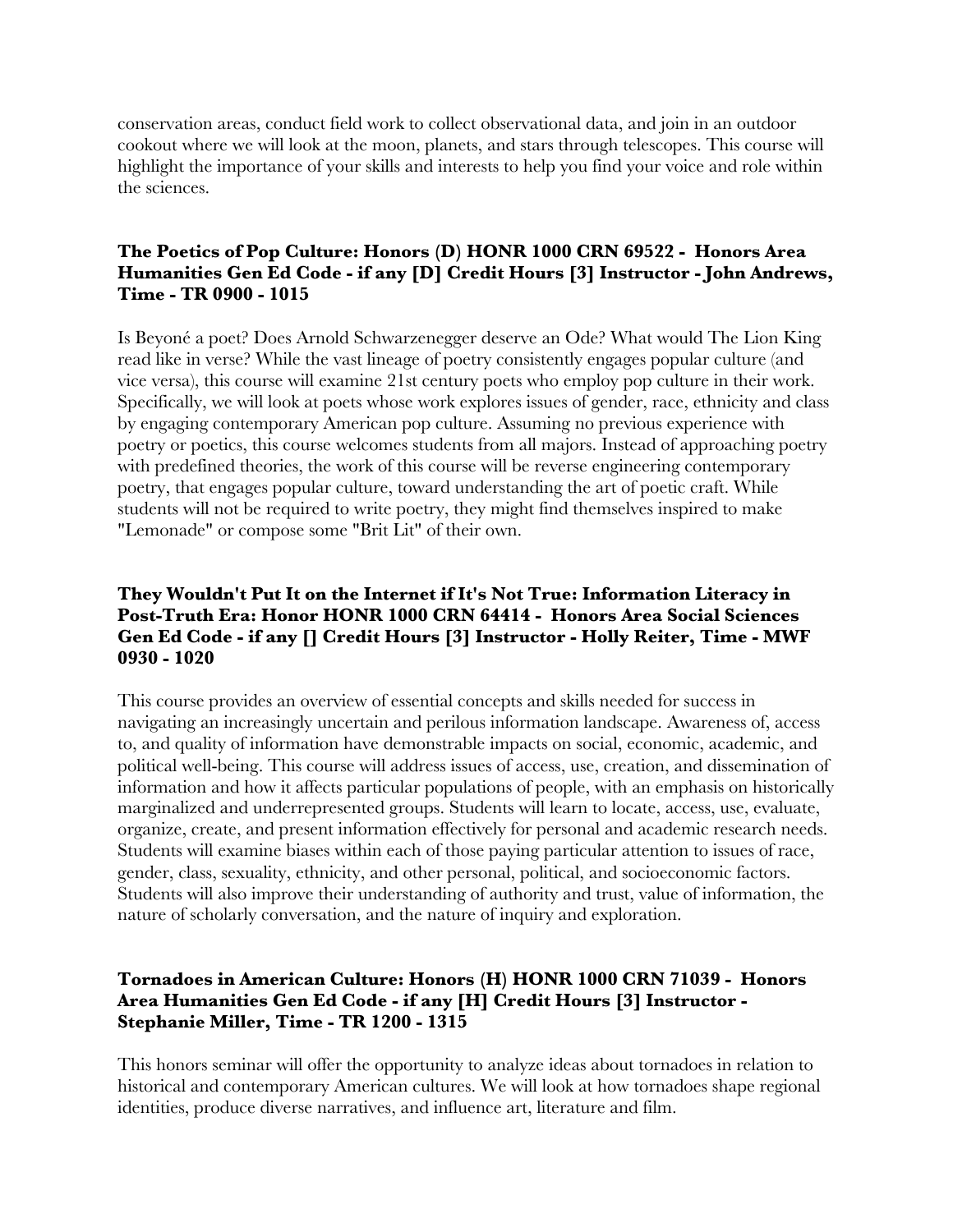## **Windows on the World: Honors HONR 1000 CRN 66651 - Honors Area Social Sciences Gen Ed Code - if any [] Credit Hours [1] Instructor - Jessica Sullins, Time - T 1630 - 1720**

"Windows to the World" is a one-hour seminar, 4:30 Tuesdays, designed for ambitious students who might become applicants/nominees for major national and international scholarships such as: Rhodes, Marshall, Goldwater, Gates-Cambridge, Udall, Mitchell, Fulbright, and more. Students will learn about such opportunities as well as participate in weekly discussions based on current events, carried out in a rigorous debate/interview context, serving as both presenters (once) and interview panels (weekly). All students will submit a personal/policy essay, characteristic of one written for national competition, at the end of the semester to be evaluated by Jessica Sullins (Henry Bellmon Office Scholar Development. Final credit for the course depends on students' participation and completing the major activities described above.

# **Ethical Issues Across Cultural Perspectives: Honors (H) HONR 2063 CRN 61740 - Honors Area Humanities Gen Ed Code - if any [H] Credit Hours [3] Instructor - Apple Igrek, Time - TR 1500 - 1615**

Ethical Issues Across Cultural Perspectives An introduction to reasoned methods of evaluating ideas and arguments as they pertain to ethical issues from a global perspective. Concepts including obligation, justice, and ethnicity from Lao Tzu, Maimonides, Kant, and Indian wisdom stories. Environmentalism, technology, and cultural knowledge.

## **The Story of Lizzie Borden: Axe Murder in American Culture Honors (DH) HONR 2073 CRN 65825 - Honors Area Humanities Gen Ed Code - if any [DH] Credit Hours [3] Instructor - Stephanie Miller, Time - TR 1030 - 1145**

In 1892, Lizzie Borden was accused of killing her father and stepmother with an axe. She was eventually acquitted, but her story had captured the American cultural imagination. This course will take a chronological approach to the history of the Lizzie Borden story as it evolves from news reports contemporaneous to the case through broadsides and early true-crime takes to fictionalized versions in the form of short stories, poems, novels, plays, a ballet, an opera, and multiple film versions. Specifically, we will consider how changing concepts of gender shape the way in which the story gets told in different media and in different moments in American history. Ultimately, we will ask what it says about American culture that - for better or for worse - we simply cannot let Lizzie go!

# **Don Juan: His Lives and Times Honors (H) HONR 2313 CRN 65824 - Honors Area Humanities Gen Ed Code - if any [H] Credit Hours [3] Instructor - Christopher Weimer, Time - TR 1330 - 1445**

Don Juan: His Lives and Times - This course will follow the adventures of the archetypal Spanish seducer Don Juan from his first appearance on the Spanish stage in the 1630s to modern literature and film, studying how various cultures and eras have reinterpreted this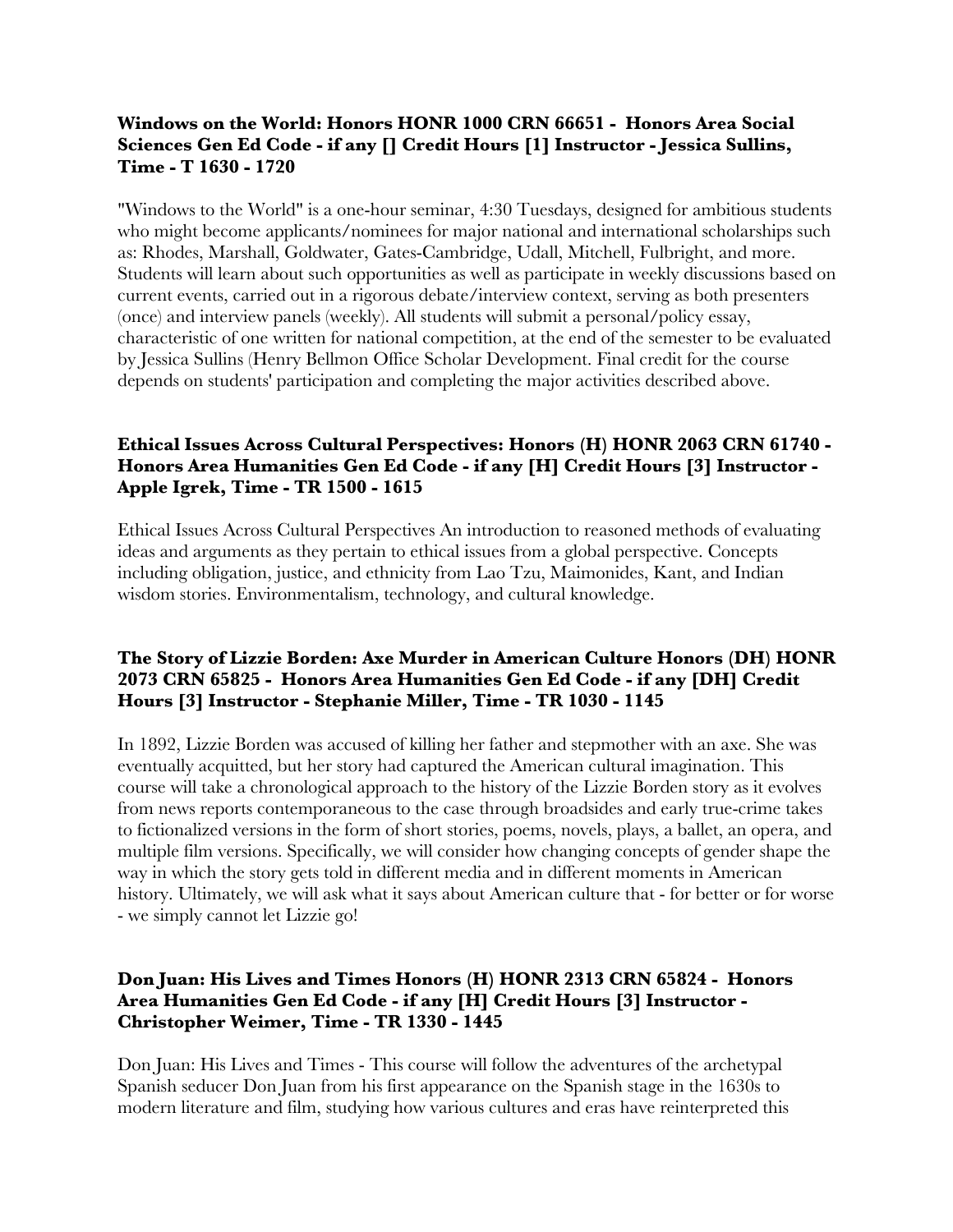figure over the last 400 years. The class will include works from Spain, France, England, Germany, Russia, and the United States, by (among others) Tirso de Molina, Moliére, Mozart and da Ponte, Josè Zorrilla, Byron, E.T.A. Hoffmann, Pushkin, George Bernard Shaw, Kierkegaard, Freud, and Brecht.

#### **The Ancient World: Honors (H) HONR 2413 CRN 71264 - Honors Area Humanities Gen Ed Code - if any [H] Credit Hours [3] Instructor - Edward Jones, Time - MWF 1130 - 1220**

Interdisciplinary study of art, history, philosophy and literature from ancient Greece and Rome as well as the religious ideas central to Judaism and Christianity. Team-taught by faculty from appropriate disciplines in a lecture and discussion format. For the Honors student. No degree credit for students with prior credit in HONR 2113. Previously offered as HONR 1013. Prerequisite(s): Honors Program participation.

## **The Ancient World: Honors (H) HONR 2413 CRN 71271 - Honors Area Humanities Gen Ed Code - if any [H] Credit Hours [3] Instructor - Perry Gethner, Time - MWF 1130 - 1220**

Interdisciplinary study of art, history, philosophy and literature from ancient Greece and Rome as well as the religious ideas central to Judaism and Christianity. Team-taught by faculty from appropriate disciplines in a lecture and discussion format. For the Honors student. No degree credit for students with prior credit in HONR 2113. Previously offered as HONR 1013. Prerequisite(s): Honors Program participation.

#### **Contemporary Cultures of the Western World: Honors - Caribbean Literature and Culture (HI) HONR 3023 CRN 71037 - Honors Area Humanities Gen Ed Code - if any [HI] Credit Hours [3] Instructor - Richard Frohock, Time - TR 1200 - 1315**

The Caribbean is often thought of as a desirable and relaxing vacation spot, featuring abundant sun, sea, and sand. While the Caribbean certainly offers all of these things, it also has a rich and complex history, and is home to many vibrantly multicultural communities. In this course, we will get introduced to Caribbean culture by reading short stories, poetry, and perhaps a short novel, about life in the Caribbean. We will supplement our study of (and through) literature by exploring other modes of cultural representation, including music, dance, the visual arts, and food culture. I hope to invite guests from the Caribbean to meet virtually with the class and share their perspectives and experiences. This course is designed to meet the purpose and goals of a General Education course; it has no prerequisites and is appropriate for all majors.